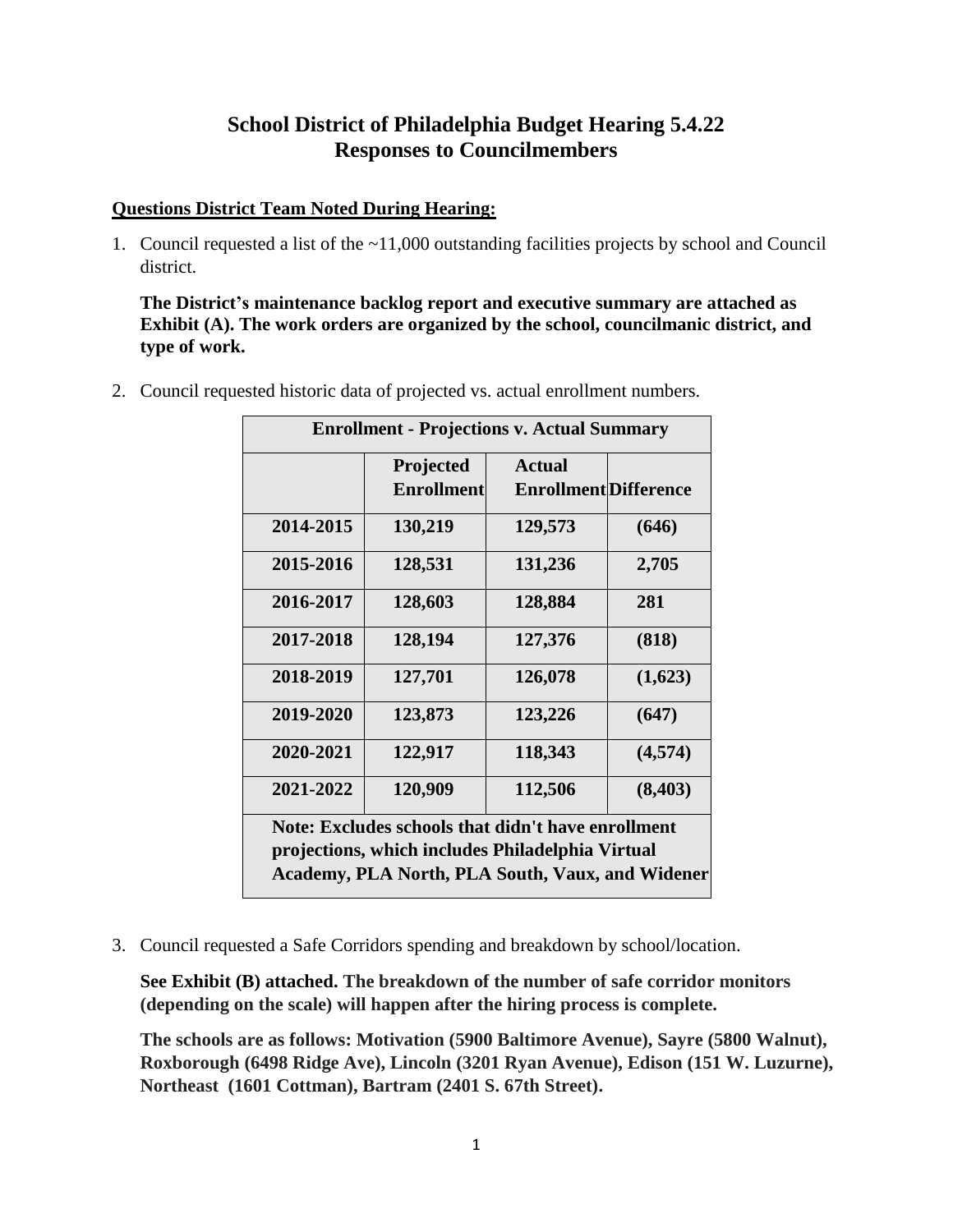**The District is additionally working with the Streets Department to support the restructuring of the civilian traffic officers. The new leadership (hiring underway) will actually be embedded in some of our schools. This will enable the District and school leaders to work with them directly on a daily basis and address safety concerns real time.**

4. Council requested resources dedicated to schools and communities affected by gun violence.

**Resources for gun violence vary across different programs in the District. As Council knows, many different services are tied to reducing violence. Specifically, with regard to addressing the trauma students and families are experiencing, the 2022-2023 school year budget includes funding for 60 additional counselors who will be hired to address the trauma students are experiencing. There are also 62 schools with at least one of four Supporting Team for Educational Partnership or** *STEP* **team members. Additionally, counselors and STEP team members received professional development on therapeutic interventions for trauma, anxiety, and depression to strengthen their skills with identifying the needs of students. Given Intensive Behavioral Health Services (IBHS) services exist in each school, students are also referred to IBHS and other mental health providers, such as Network of Neighbors and Lakeside, as needed. In addition, we continue to steadily increase mindfulness programming in the school district.** 

| <b>School Year Sector</b> |                 | <b>Grade Span</b><br><b>Served</b> | <b>Number of Schools</b> |
|---------------------------|-----------------|------------------------------------|--------------------------|
| 2021-2022                 | <b>District</b> | $00 - 08$                          | 99                       |
| 2021-2022                 | <b>District</b> | $09-12$                            | 46                       |
| 2021-2022                 | <b>District</b> | $00 - 05$                          | 33                       |
| 2021-2022                 | <b>District</b> | $06-08$                            | 9                        |
| 2021-2022                 | <b>District</b> | $00 - 04$                          | 8                        |
| 2021-2022                 | <b>District</b> | $00 - 07$                          | $\boldsymbol{4}$         |
| 2021-2022                 | <b>District</b> | $05-08$                            | $\boldsymbol{4}$         |
| 2021-2022                 | <b>District</b> | $05-12$                            | 3                        |
| 2021-2022                 | <b>District</b> | $00 - 06$                          | $\overline{2}$           |

5. What are the total number of elementary, middle and high schools?

**The chart below shows the number of schools by grades in the school for each District school. This does not include Charter or Alternative public schools.**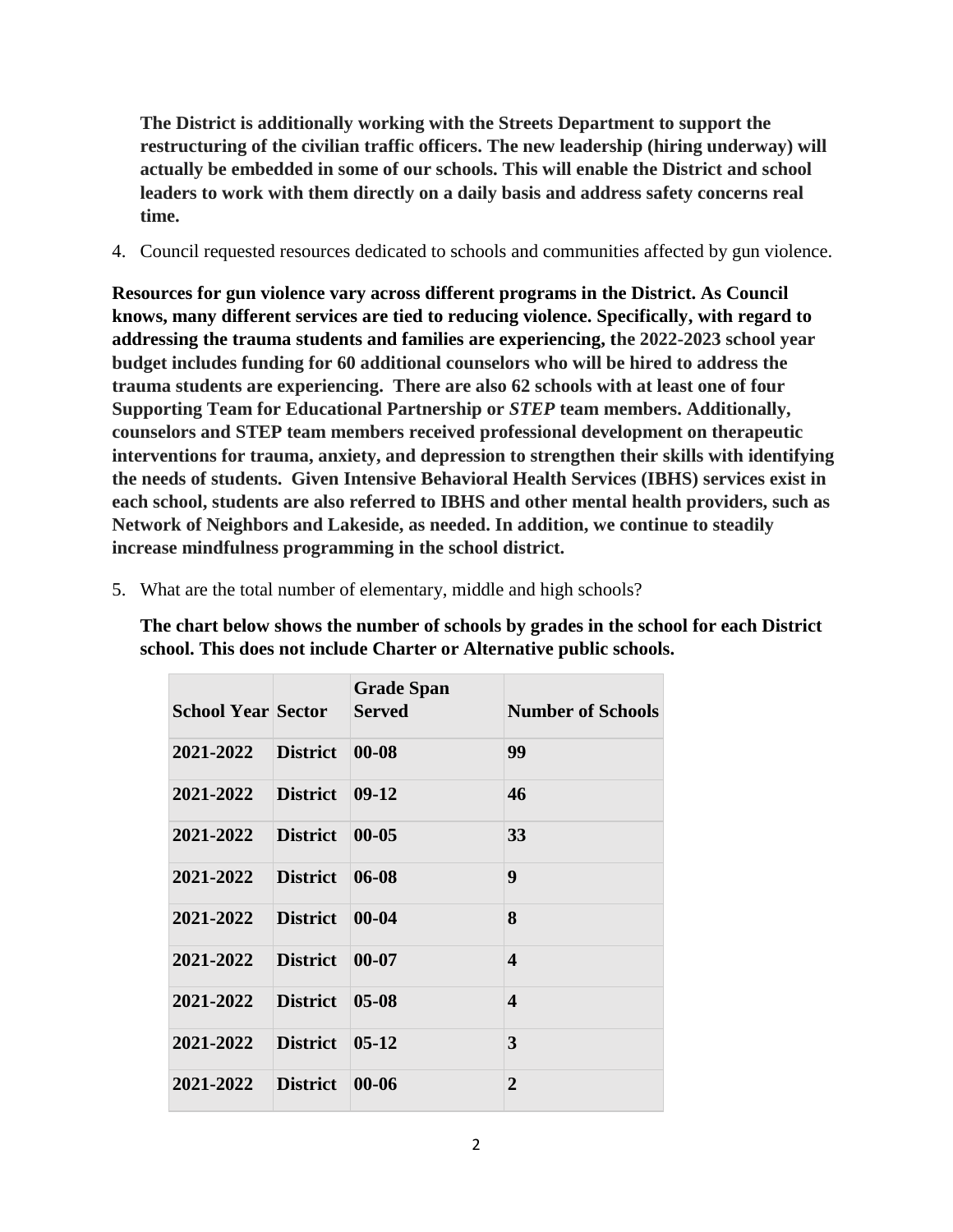| 2021-2022 | District $ 00-12 $     | $\overline{2}$ |
|-----------|------------------------|----------------|
| 2021-2022 | District $\vert$ 06-12 | $\overline{2}$ |
| 2021-2022 | District 100-02        | 1              |
| 2021-2022 | District 03-05         | 1              |
| 2021-2022 | District 07-12         | 1              |
| 2021-2022 | District 8             | 1              |

6. Council requested the District's total contract spending and percentage of that spending that goes to WMBE partners.

**The District provides updates on its WMBE procurement information every quarter in its Quarterly Managers Report. The most recent report, for the period ended March 31, 2022, can be found on the District's website at https://www.philasd.org/budget/wpcontent/uploads/sites/96/2022/05/FY22-Q3-QSMR-w-ADA.pdf**

**The WMBE information is found as exhibit SM-6, on page 42 of the document (PDF page 56). Prior Quarterly Reports can be found on the District's Budget Public Information site at https://www.philasd.org/budget/services/public-information/**

7. How many rising seniors are in danger of not meeting graduation requirements?

**Approximately 2,975 rising seniors are off-track in relation to meeting graduation through existing graduation requirements (23.5 credits, 4 years of English, etc.). As we finalize the five pathways, more data is emerging with regard to the percentage of those students who will need to graduate via one of the alternate assessments or evidencebased pathways. Our goal is to have that completed by the end of the school year (June 15, 2022).**

8. City Council has requested the average number of counselors per student across High Schools.

**Across District High Schools, the average ratio of counselors to students is one counselor for every 269 students.**

#### **Questions Sent to District by Council Budget Team (edited for clarity):**

1. GESA projects:

a. Have those projects come in on time and on budget?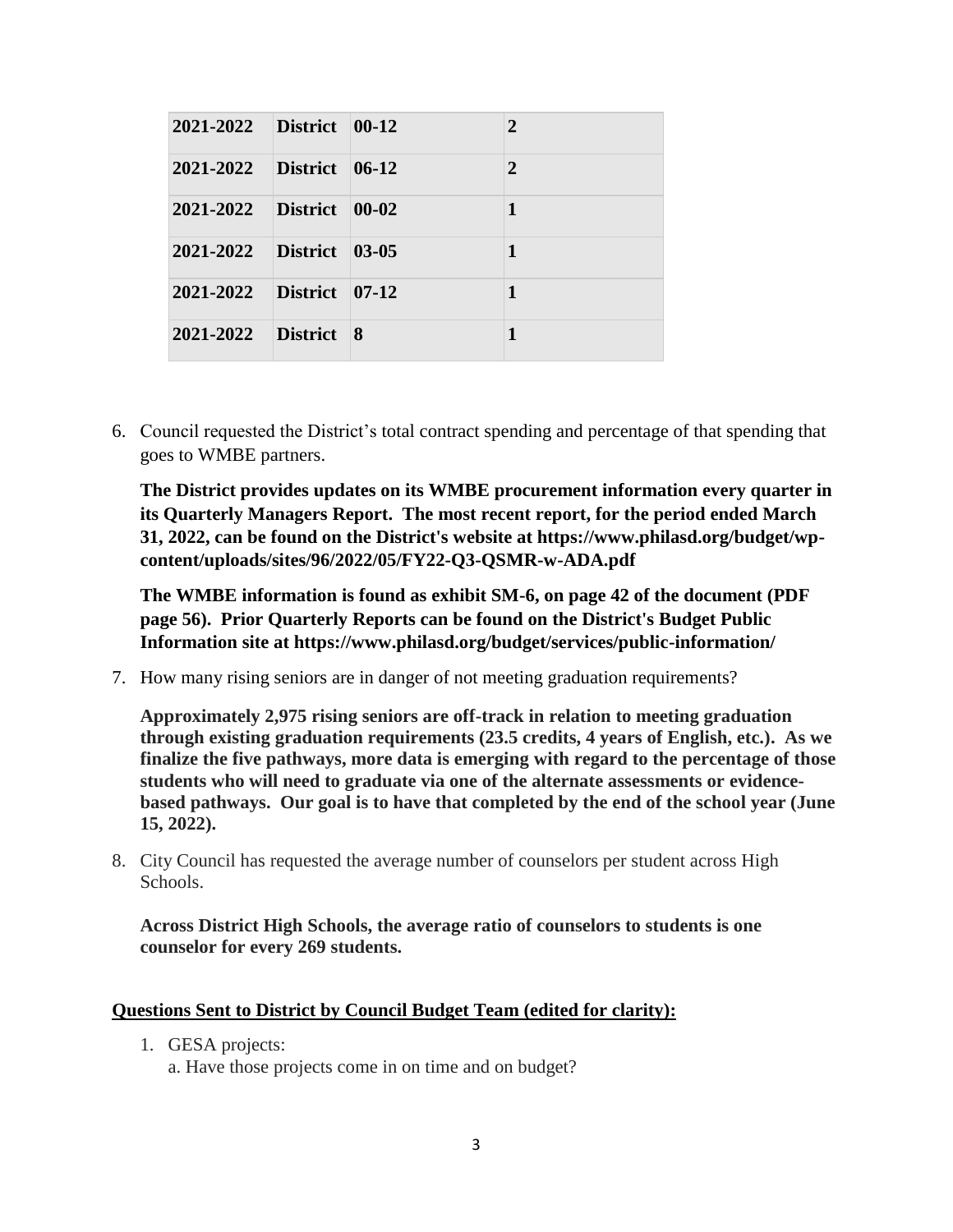**The School District of Philadelphia issued five GESA projects from October 2017 to the present. The first three GESA projects were completed below budget and ahead of schedule, and the other two projects are currently on budget and on schedule.** 

- **GESA Pilot included 3 schools. The construction started on May 25, 2018, and was completed on May 27, 2020, ahead of the original schedule of June 5, 2020. The proposed budget was \$25,188,345, and the final cost of construction was \$22,994,426.77 or \$2,193,918.23 below budget.**
- **GESA 1A included 3 schools. The construction started on October 28, 2019, and was completed on May 31, 2021, ahead of the original schedule of June 18, 2021. The proposed budget was \$25,900,000, and the final cost of construction was \$25,340,496 or \$559,504 below budget.**
- **GESA 1B included 4 schools. The construction started on November 30, 2020, and was completed on March 10, 2022, ahead of the original schedule of October 31, 2022. The proposed budget was \$22,449,633, and the final cost of construction was \$21,829,261 or \$620,372 under budget.**
- **GESA 1C included 1 school. The construction started on January 2, 2022, and is ongoing with expected completion by December 1, 2023. The proposed budget was \$19,444,744.**
- **GESA 2 included 3 schools. The construction started on July 2, 2021, and is ongoing with expected completion by October 31, 2023. The proposed budget was \$37,225,000.**
- **Currently, the School District is in the process of awarding GESA 3, which includes a minimum of 8 schools, to an ESCO to be completed by September 2024 for a budget of \$105 M.**

b. How does that compare to other types of construction projects the District does in terms of speed and cost?

**Although the cost of the GESA project's model is slightly higher than the traditional design-bid-build delivery model, it facilitates higher quality with on-time projects through a single point of accountability, eliminates potential change orders associated with the traditional model, and the schedule is typically about 8 months shorter and requires less coordination between various prime contractors while allowing the least disruptive environment for staff and students. The traditional delivery method requires the District to award a project to the lowest responsible bidder, while the GESA model allows the School District to select contractors based on their qualifications, capacity, approach, and value.**

c. What is stopping the District from moving even more GESA projects forward faster?

**The availability of qualified contractors, as well as the availability of funds, may prove to be the obstacles to moving more GESA projects forward, faster. To note, the School District has awarded 14 schools under the GESA model from 2017 to date and is preparing to award another 8 schools to an ESCO for a total of 22 schools.**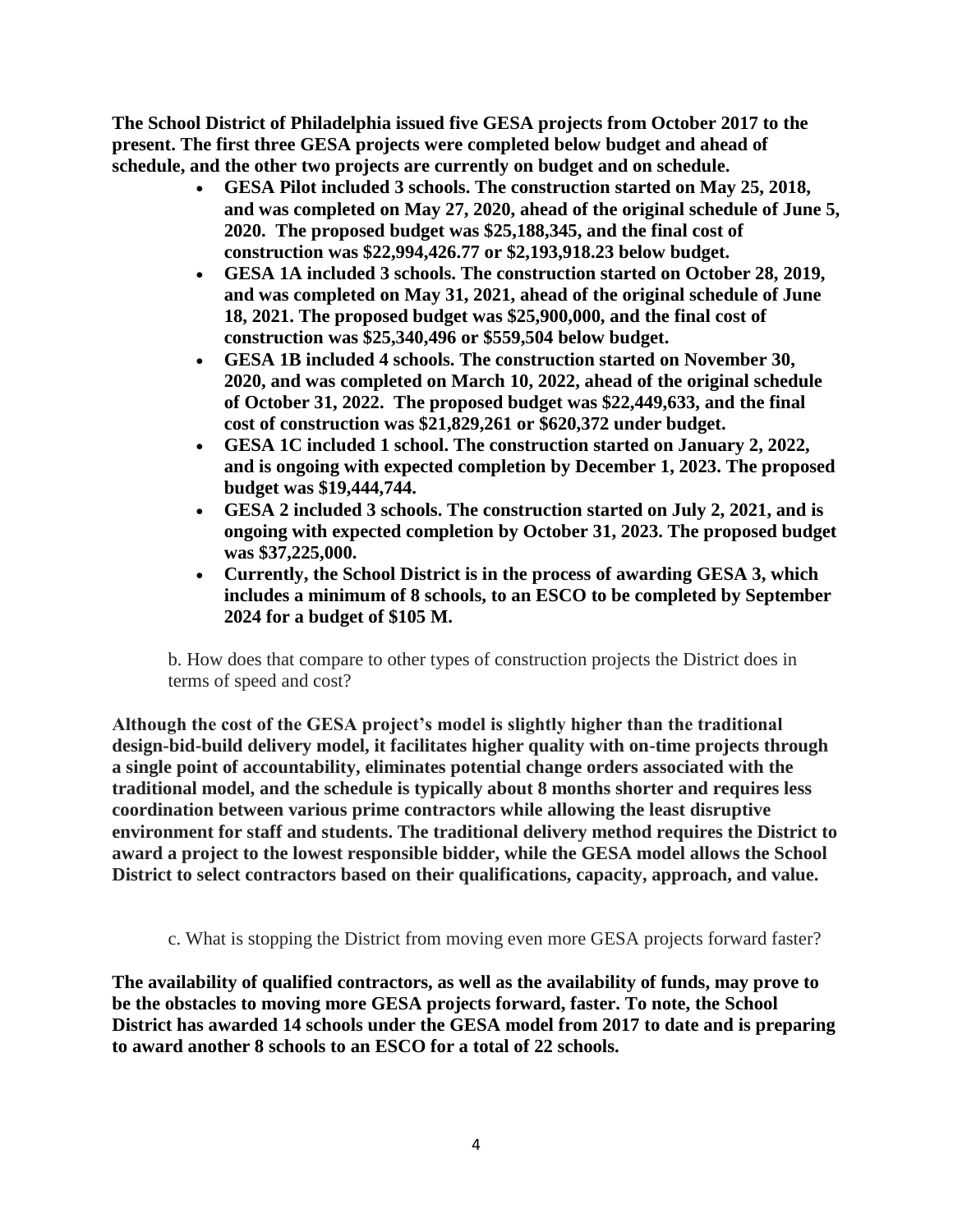2. Is the District considering using federal funding to pilot solar programs in schools - to potentially reduce energy costs and provide hands-on learning for CTE students who are seeking employment in the clean energy economy?

**Yes, the School District of Philadelphia is giving every consideration to available federal and state funding to pilot solar in District schools and the Central Office. Additionally, discussions have taken place with a local union leadership team and the District's executive leadership to explore collaborative opportunities for students who are interested in careers associated with the clean energy economy. During these discussions, participants included top leadership within the school district from the Superintendent's Office and Offices of Operations and Career and Technology.**

3. How is the District progressing on its compliance with the Building Energy Performance Policy?

**The School District of Philadelphia is working diligently to comply with the City of Philadelphia's Building Energy Performance Policy (BEPP). On May 25, 2022, the Board of Education is scheduled to review, and postured to approve, an Action Item to engage the professional services of Practical Energy Solutions Inc. (PES). PES will support the District's efforts to collect, analyze, and report benchmarking data in compliance with the BEPP. PES is currently providing technical assistance to the City of Philadelphia. The technical assistance and support from PES will mitigate the District's staffing constraints and enable the development of Alternative/High-Performance Pathway Workbooks, as well as timely and accurate reporting requirements in accordance with BEPP Program requirements.**

**Additionally, the District is pursuing the following initiatives to establish a successful BEPP Program:**

- **Hire a qualified Energy Manager for the District's BEPP Program.**
- **Engage an energy consulting firm to assist with: conducting facility audits, reporting requirements, recommending and tracking corrective actions, implementing building tune-ups/High-Performance Compliance, and confirming compliance.**

## **The City of Philadelphia has verbally committed to granting the District a filing extension.**

4. The Bipartisan Infrastructure Law includes significant resources for helping to advance school facilities modernization …

a. Can you please share who is tracking and identifying opportunities related to the BIL for the School District?

b. Do you have a strategic plan for applying for these funds?

c. How are you planning to engage teachers, union representatives, and students and families as part of this process?

d. Can you outline all the dollars you've applied for thus far?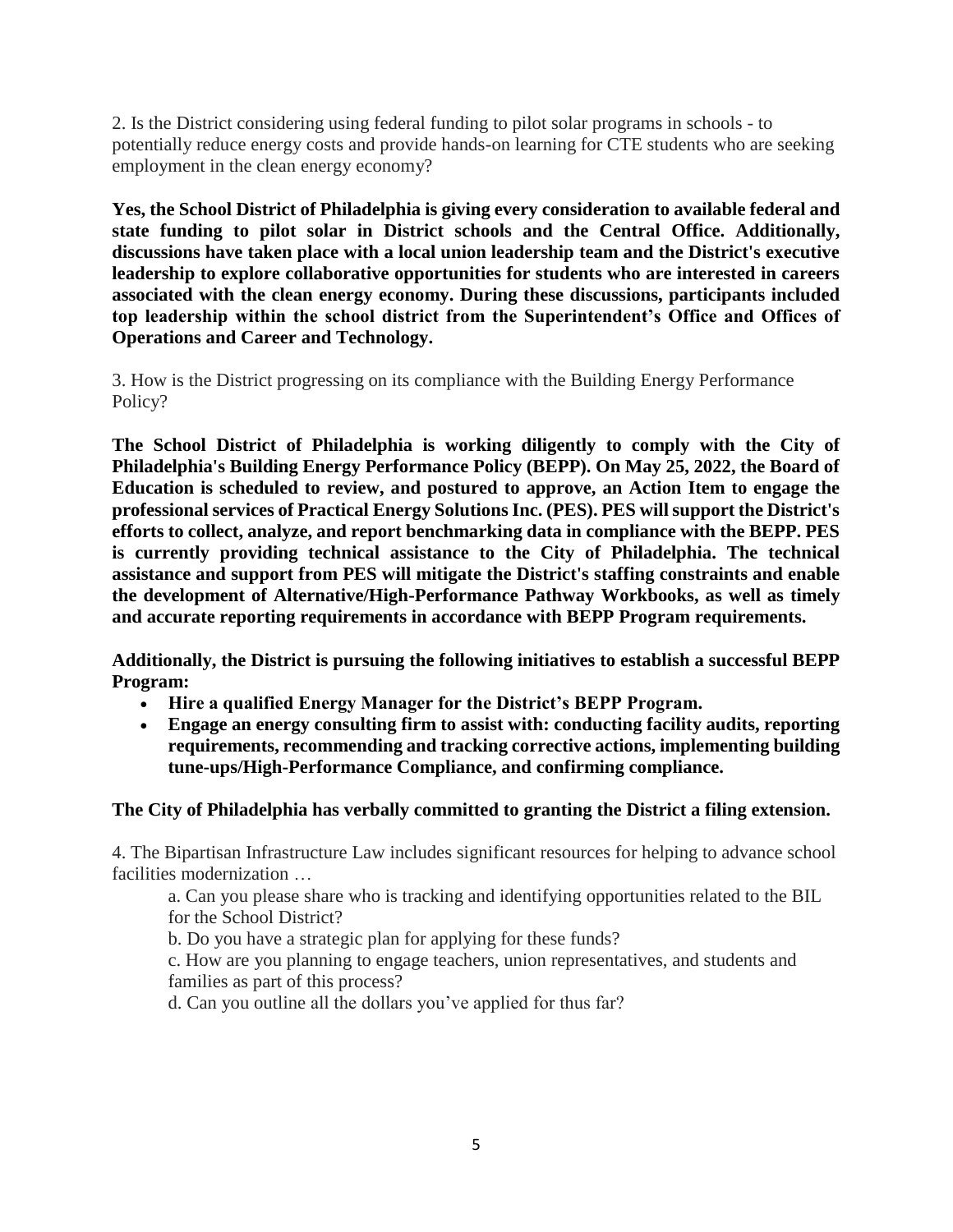**The District's Grants offices track and identify all opportunities including those included in the BIL. Details on how to apply for specific programs have yet to be released, but we continue to monitor all opportunities and plan accordingly.** 

**Please see Exhibit (C) attached outlining all competitive grants the District has applied for in the last year.**

**Please also see Exhibit (D) attached which tracks potential Infrastructure Bill grant opportunities for which the District could possibly apply, but application windows have not yet opened.**

5. How is SDP preparing young people, families, and teachers for [climate change related disasters/emergencies], providing updates to families about schools as safe spaces, or working with City leaders to think about the role of schools in helping us build resilient communities?

**The District does not have one program for addressing the impacts of climate change which has broad effects on a variety of needs and corresponding services across the school system. Particularly, the framework of the Healing Together Initiative, addressed below in question 6, will serve this function.** 

6. Healing Together Initiative started in 2021…

a. As students still struggle COVID impacts and rising gun violence, can you provide an update on this initiative?

**The areas of focus emphasized through the** *Healing Together* **initiative have become a permanent part of our regular school programming and operations in school buildings. These areas include: relationships and connection with students and adults; socialemotional learning; adult and student well-being; trauma and mental health services and supports; and, ensuring all are aware of available resources. In each of these areas, we have steadily increased our capacity through additional staff and service to students and staff.** 

**For the 2022-23 school year, we will increase training and district wide information sharing in each of the areas listed above. As well, we will have an additional focus on restorative versus punitive school environments. This professional development series for school-based staff will span the entire school year and is designed specifically as the next phase in the**  *Healing Together* **initiative.**

**The series is titled,** *Supportive Environments.* **It represents considerably more professional development about how best to support students' well-being by using critical information and concrete strategies and skills. The series has a focus on student and adult wellness, trauma, mental health and relationships as we continue to heal together.** 

b. What else are you doing to address the trauma our students are dealing with?

**Please refer to Question 4 on page 2.**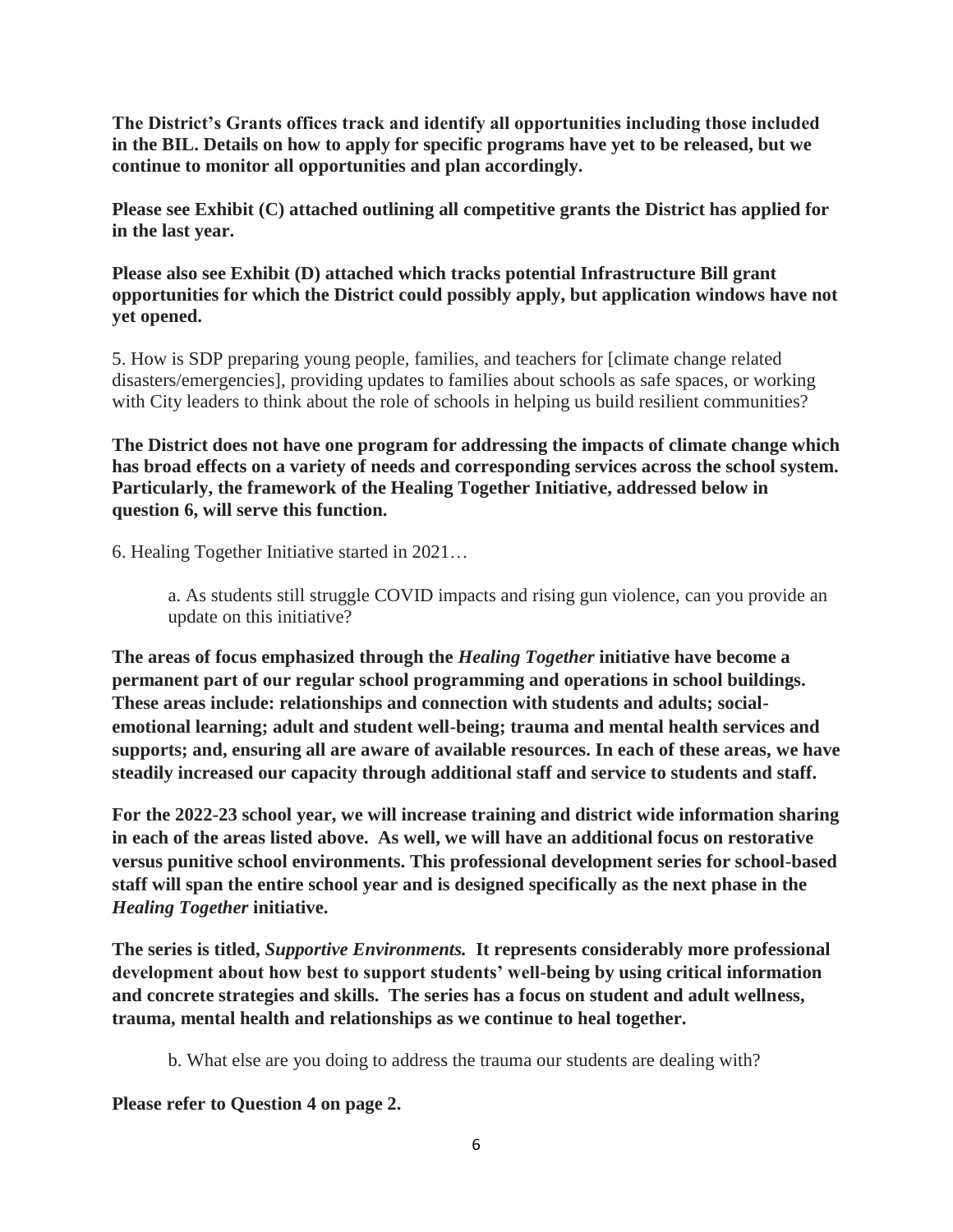c. What on-the-ground community groups that do this work are you working with?

**We partner with a number of community organizations to support our mental health and trauma needs: Uplift Center For Grieving Children, Network of Neighbors, Antiviolence Partnership, Lakeside, Children's Crisis Treatment Center, Child Guidance Resource Centers, Community Council, CORA Services, Dunbar Community Counseling Services, Elwyn, Family Therapy and Consultation Services, Gemma Services, Holcomb Behavioral Health Systems, Interact, NET Centers, Northern Children's Services, PATH Inc., Philadelphia Mental Health Center, WES Health System.** 

7. Can you provide an update on the implementation of specialized Tier 1 conflict resolution services that began last year? What percentage of our schools are now utilizing these Tier 1 services?

**All of our Tier 1 programming is focused on helping students build and practice the skills and competencies that contribute to conflict resolution. These skills and competencies include: identifying one's own and others' emotions; self-regulating one's emotions under stress; helping others de-escalate or calm down; mediating conflicts; understanding and expressing empathy; recognizing and respecting differences; being aware of one's social environment and building relationships within it; setting and working toward personal goals; and communicating effectively even when emotions are high.**

**Programming designed to give students the skills needed to responsibly manage conflict and the successful implementation this year include:** 

- **Relationships First, a schoolwide restorative justice program. This program served 55 schools (25% of all schools) in 2021-22, and we anticipate that in 2022-23 that number will grown to 82 schools (40% of all schools)**
- **Culturally Responsive PBIS, a schoolwide program focused on engaging students with norms, values, and social-emotional skill building. This program served 104 schools (48% of all schools) in 2021-22 and we anticipate that in 2022-23 that number will grown to 120 schools (55%)**
- **Community Meeting, a daily practice that provides safe space for students and teachers to build strong relationships and discuss what matters most to students at any time. We estimate that 50-60% of schools currently use this practice in some form.**
- **Social-emotional learning, as an ongoing focus throughout the school day. 100% of schools** *were offered* **professional development in this area this school year. For 2022-23, a year-long focus on social-emotional learning will be provided not only through the** *Supportive Environments* **professional development series, but also through district-wide academic professional development. This will ensure that all**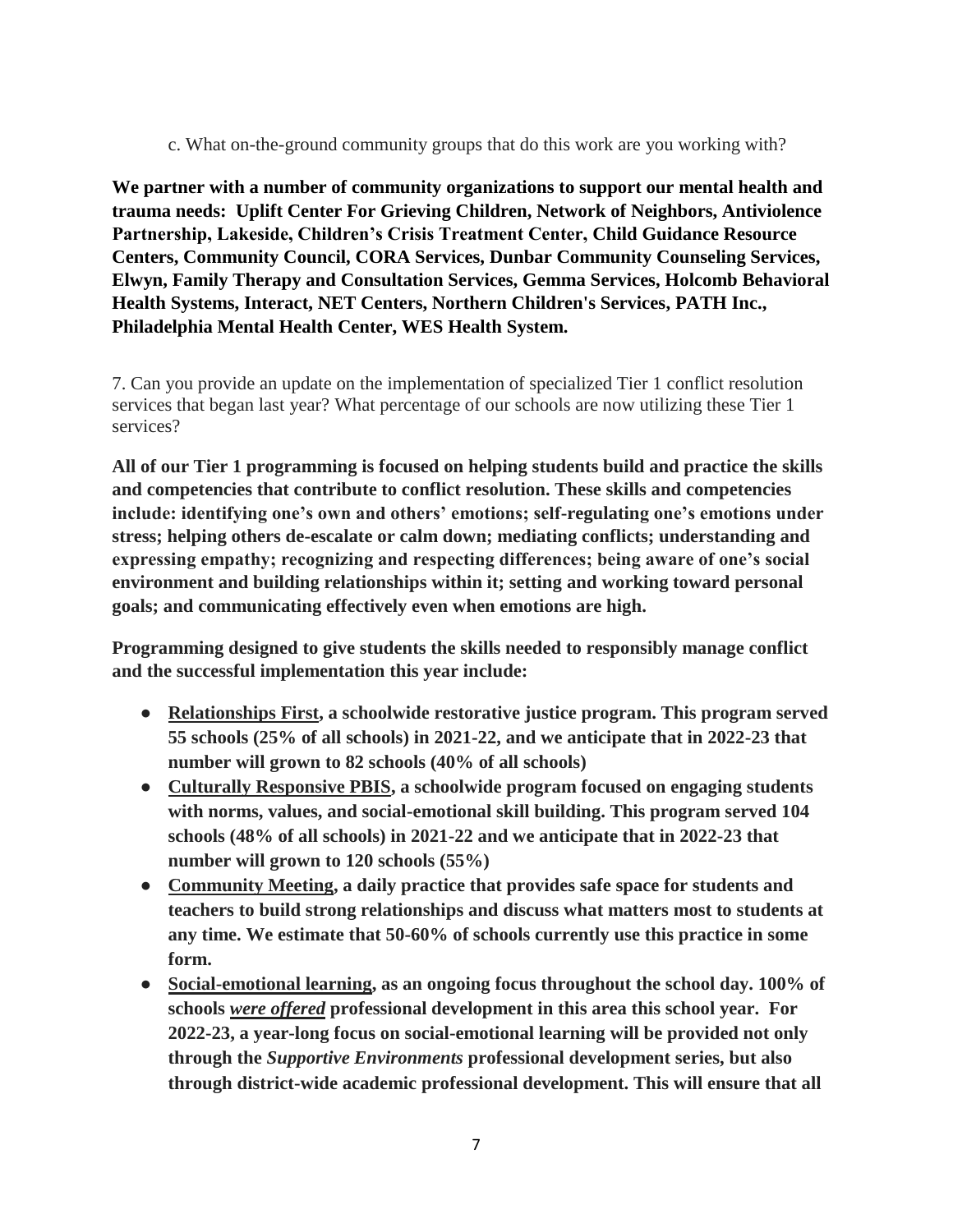**teachers have the tools and knowledge to support students' social and emotional skill-building throughout the day.** 

**With the ongoing expansion of our offerings, supports, and the considerable expansion of our professional development, we are confident the number of schools implementing these practices and programs will continue to grow.** 

8. Which community organizations, city departments, and school staff you are working with to ensure that [students] are safe commuting to and from school?

**We are working with the PPD, SEPTA, PAAN and Town Watch Integrated. PAAN and TWIST have been primarily used to address conflicts occurring inside schools and before/after school. The Institute for the Development of African-American Youth, Inc (IDAAY), was selected to support the establishment of the Safe Corridors Program.**

9. SEPTA is implementing outreach specialists who will monitor SEPTA stops across the city and notify transit police of safety and quality of life issues. Are you working with SEPTA to ensure that these specialists are stationed around popular student stops?

**We currently have a partnership with SEPTA. They provide us with reports (including video) related to behavior in the Septa System that needs to be addressed. We are not working with Septa on their deployment of the specialist and they are focused on issues across the entire system. SEPTA is aware of the more popular student stops and deploy accordingly.**

10. Has the District considered creating a police science CTE program so students have the necessary skills to join the Explorers program and later the Philadelphia Police Department – to improve diversity of the force and address some of the staffing shortage?

**The School District does not have a CTE Police Science program. However, we do have an Emergency Medical Technology/Technician CTE program located at Randolph Technical High School that allows students to serve the community as a member of the Fire Department or a private ambulance company. We have an interest in exploring preparation programs for the Philadelphia Police Department and have met internally with our Office of School Safety to develop a plan to improve the relationship between our students and the police. We believe based on feedback from our students that this needs to happen prior to developing a program.**

11. Does the School District have active plans to create and implement new CTE programs over the next 2 years (like the solar program at Frankford HS)? How is the District preparing students for careers in biotech, technology, and healthcare industries as well as directing students to apprenticeship programs, driver's education, and trucking job opportunities?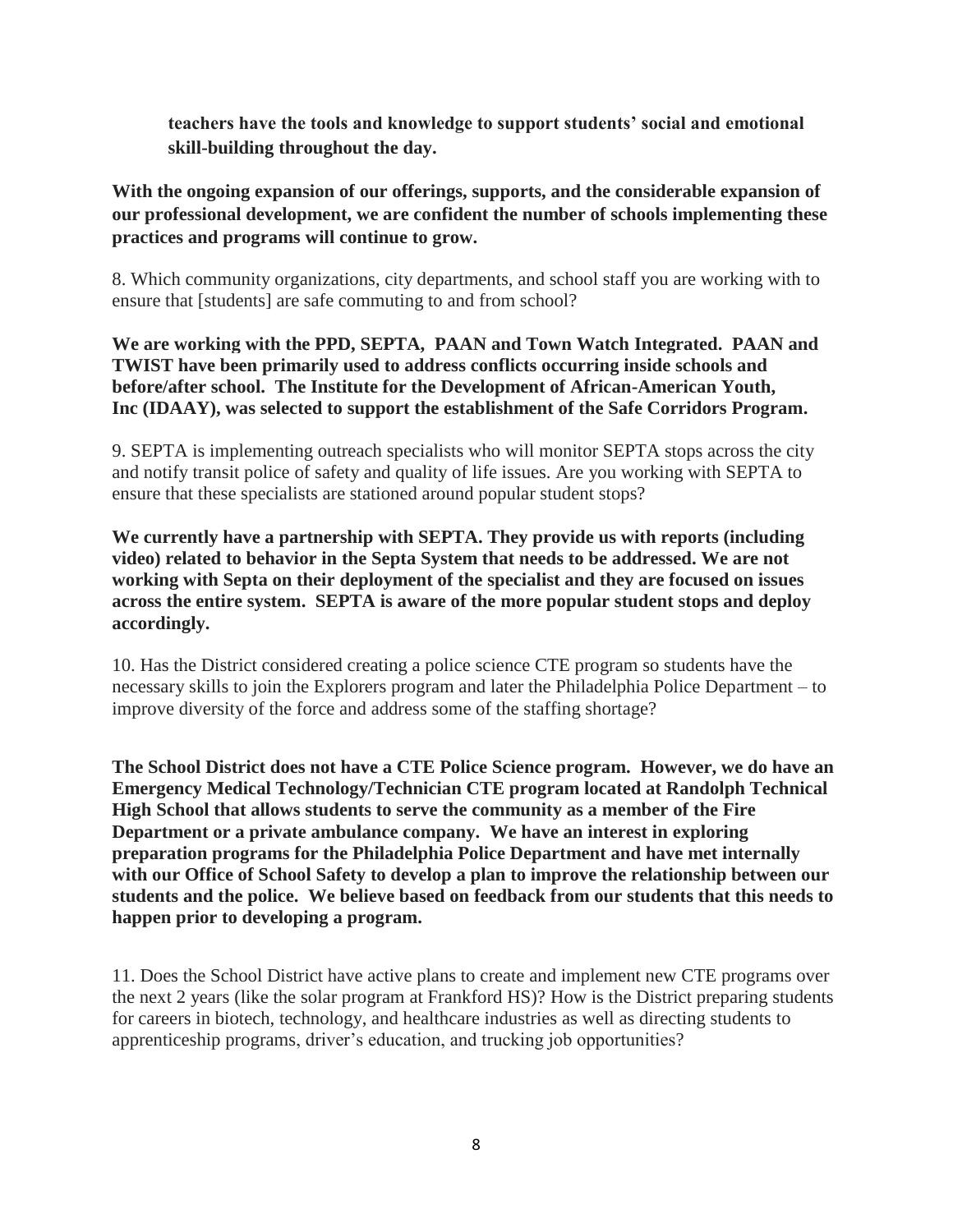**Starting in the 2022-2023 school year, the School District is conducting an objective, third party, comprehensive evaluation of all of the current CTE programs in the District. The results of the evaluation will be used to identify strengths (which programs and/or aspects of programs are successful); areas for improvement/needs (which programs and/or aspects of programs are not meeting their fullest potential); best practices (what are successful programs doing right); and targeted support to improve struggling programs. This evaluation will also inform the District on which programs/industry areas should be expanded, based on workforce needs.**

**In addition to comprehensive CTE program evaluation starting in 2022-2023, the School District is phasing in the following new CTE programs: Rehabilitation Aide at South Philadelphia HS; Facility/Property Maintenance at Lincoln HS; and Agriculture, Food, and Natural Resources at Lankenau HS.**

12. Which elected officials are handling charter school issue of capital dollars for charter schools at the state level?

**The per pupil charter school and cyber charter school tuition rate is determined by state formula and is intended to be similar to the amounts the District spent on regular and special education students in the prior fiscal year. The school district pays the same amount for children attending brick and mortar and cyber charter schools. Cyber charter schools receive payments based on the sending school district -- that means they receive up to 500 different tuition rates from the 500 school districts in the commonwealth.**

**Annually, Governor Wolf -- as part of his budget proposal -- has recommended a statewide cyber charter tuition rate to better reflect the actual costs of educating students virtually. The current proposed rate of \$9,800 per cyber student takes into account the fact that cyber charters do not operate school in brick and mortar building. Under the Governor's proposal, the School District would save about \$31 million.** 

**The School District regularly advocates for a charter and cyber charter funding system that aligns tuition rates with the costs of educating students. Most recently, Board President Wilkerson and Board Member Fix Lopez advocated for the statewide cyber charter tuition rate as part of the Pennsylvania School Board Association's Spring Advocacy Day. Additionally, our Chief Financial Officer Uri Monson testified at a Pennsylvania House Democratic Policy Hearing on the impact current charter school funding systems, including the current cyber charter rate, earlier this spring, have on the District.** 

**The School District regularly voices its support for a statewide cyber charter rate in meetings with the Philadelphia State delegation, General Assembly leadership, and the Wolf administration. Additionally, the Board of Education adopted a resolution in 2020 calling on the General Assembly to adopt common sense charter funding reforms, including the adoption of a statewide cyber charter rate.**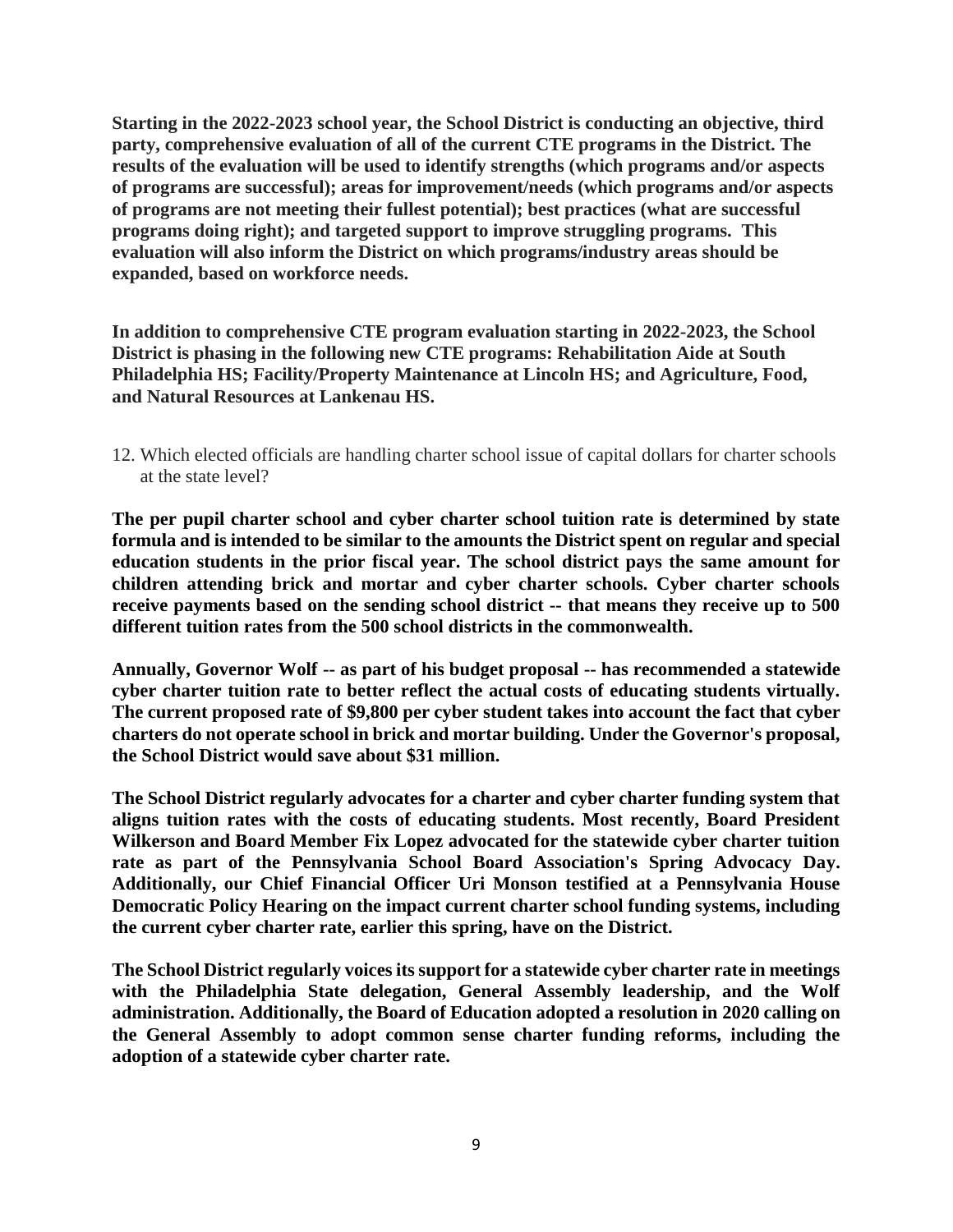13. What is the District's spending on school Climate Officers?

#### **The District does not have a "Climate Officer" position. Below is a chart of District spending across Climate-related positions.**

|                                    | <b>Positions</b> | Cost          |
|------------------------------------|------------------|---------------|
| <b>BEHAVIORAL HEALTH COUNSELOR</b> | 48               | \$6,427,200   |
| <b>CLIMATE SUPPORT SPECIALIST</b>  | 87               | \$6,142,200   |
| <b>SCHOOL CLIMATE LIAISON</b>      | 47               | \$4,568,400   |
| <b>SCHOOL CLIMATE MANAGER</b>      | 143              | \$19,519,500  |
| <b>SCHOOL COUNSELOR, 10 MONTHS</b> | 356              | \$47,668,400  |
| <b>STEP CASE MANAGER</b>           | 43               | \$3,801,200   |
| <b>STEP CLINICAL COORDINATOR</b>   | 62               | \$7,607,400   |
| <b>STEP FAMILY PEER</b>            | 25               | \$1,580,000   |
| STEP SCHOOL BEHAVIORAL CONSULT 28  |                  | \$2,861,600   |
| <b>Total</b>                       | 839              | \$100,175,900 |

#### **Climate Positions**

14. Since dismissal for the school district is later than before, can we see a written plan for dismissal that includes safety precautions for students, especially for the fall and winter as it gets dark earlier.

**We do not currently have an overarching dismissal plan for all schools. Each school has their individual safety plans tailored specifically to their school. My staff will be working with each of the impacted schools to include in the plans, safety precautions to support the schools dismissal process. Additionally, we will be working with the PPD, Septa and other agencies to develop safety precautions to incorporate into the plans as well.**

15. What discipline supports are being offered to students for the upcoming academic year both during school and after school, given the district's struggles with fair, effective discipline this past year?

**Suspensions and all disciplinary actions, in the School District of Philadelphia, have declined significantly in the past ten years. It's a testament to Dr. Hite's legacy and commitment to students. In addition, we have reduced the disproportionate discipline data previously existing in the district.** 

**These results were achieved by recognizing and implementing the following:**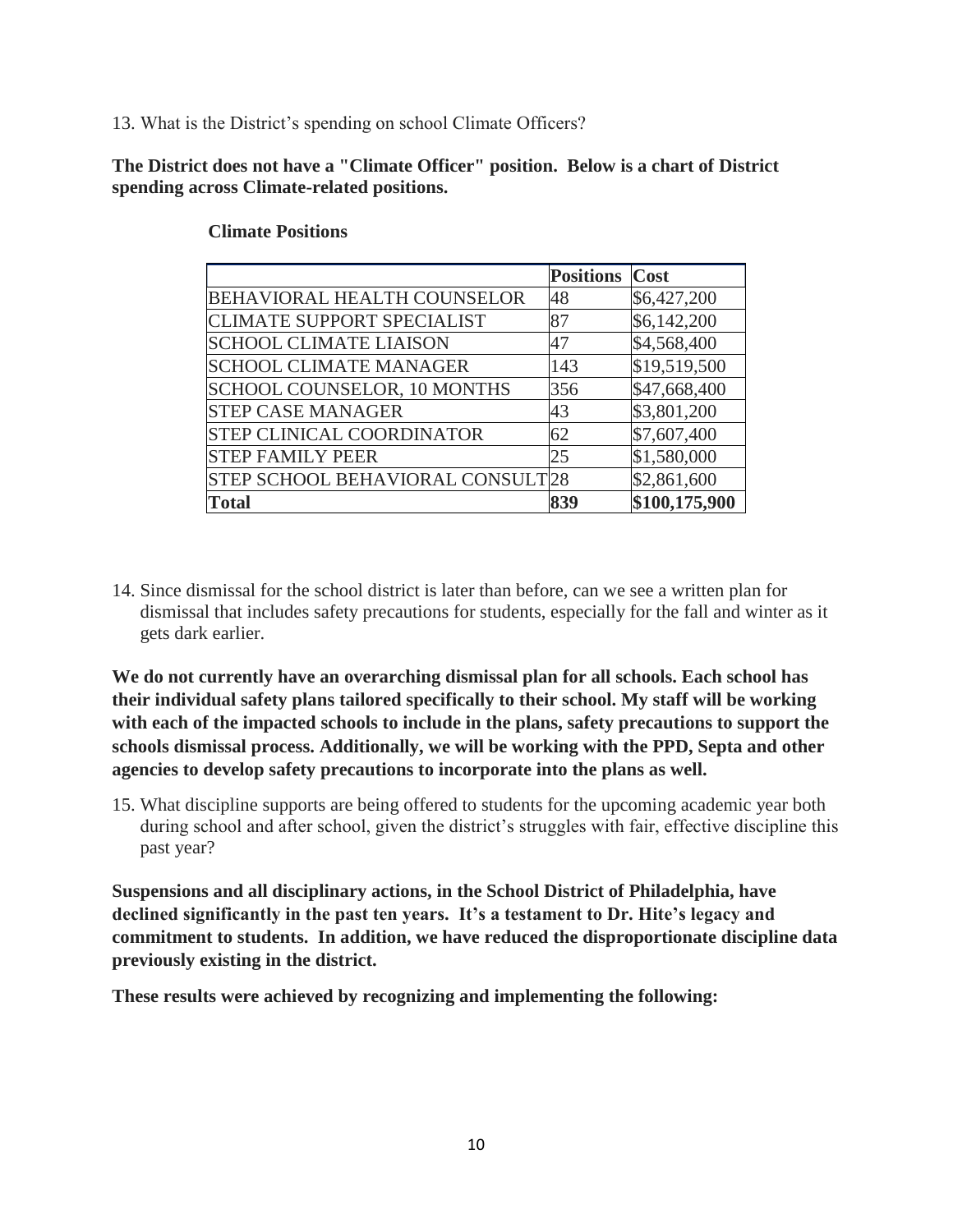- **Discipline must be restorative and not punitive; students must know the goal is to change conduct and behavior and not penalize students; we are not supporting a pipeline to prison.**
- **Long term suspensions must be approved by an assistant superintendent, creating a system of accountability.**
- **Healing and harm circles, as well as restorative circles, exist in kindergarten to 12th grades. Research is clear that suspensions do not change behavior.**
- **We help staff understand the root causes of the behavior and tailor interventions and strategies to support the student, be it mental health supports or social service supports.**
- **The Student Code of Conduct is annually reviewed with child advocate stakeholders to include restorative interventions for students who are having behavioral concerns. We include interventions in the code for all 3 MTSS tiers.**
- **As we support the implementation of evidence based universal programming, students in turn feel welcome and supported and respond to that environment in a positive manner.**
- **Our professional development plan for next year is focused on supporting staff with response to student behavior. Understanding why a student behaves the way they do is a key factor in teaching staff how to respond.**
- 16. Can the district move athletic activities (i.e. games, tournaments, etc.) from the current 3:15pm time to a later time in the day, given the current 3:15pm time is now before the student body dismisses from school, making it impossible for the students to support their teams.

## **The District will not be able to determine a later start time for games until we can confirm transportation to and from the competition. A collaboration session with charter school ADs and coaches to determine the impact on both school systems is scheduled.**

17. Can the district provide a safety plan for athletic events as well, factoring in seasonal changes in the sunset?

**As of this date, the athletic events times are not changing. We will be working with the Athletics Department to include safety precautions in the school safety plans for events. Additionally, at many of the athletic events, School Safety Personnel are assigned to ensure a safe environment and supported by the PPD.**

18. Are there currently plans to move beyond simply the lottery system announced prior for criteria-based schools?

**During the past two months the School District team has conducted focus groups to obtain feedback for this year's school selection process and receive input for the next school selection process. To date, there were two meetings for parents/caregivers of students, kindergarten through 12th grade, that participated in the process. A survey for 8th grade**